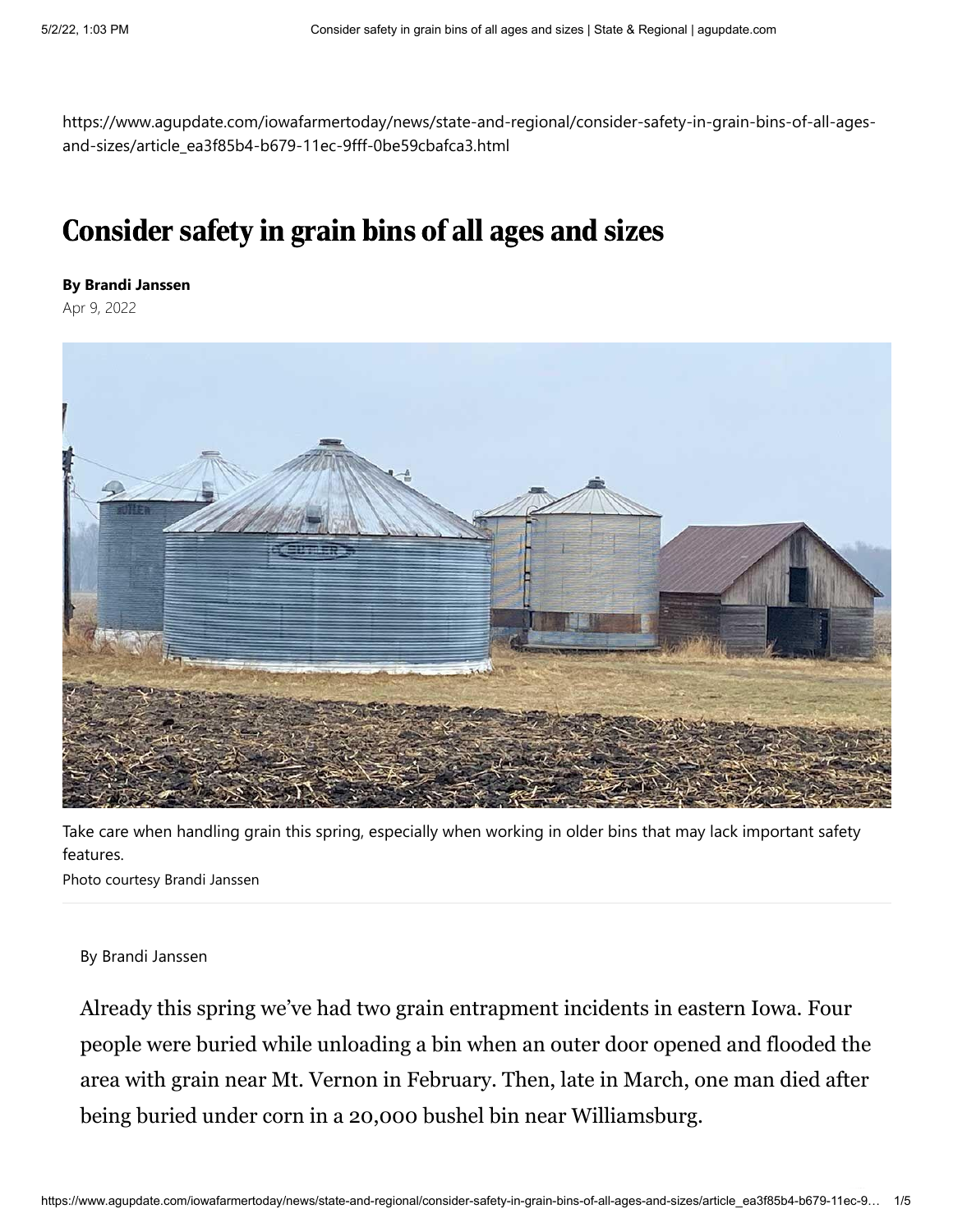Fatalities and injuries from grain engulfments, along with falls from bins, have been a consistent concern in agriculture over the past years. Higher yields, larger storage facilities, and equipment that can move grain more quickly create very hazardous environments.



But even smaller bins can pose a serious risk, and older bins may not have adequate tie-off anchors or ladder cages that can prevent a fall.

A 2021 surveillance report from Purdue University identified 35 fatal and non-fatal grain entrapment incidences in 2020. That number is a decrease from the 39 cases in 2019, but still higher than the five-year average of 31. The researchers note that because there is no mandatory incident or injury reporting system for much of agriculture, these rates are likely under-reported. They estimate that about 30% of non-fatal cases go unrecorded.

## **People are also reading…**

- **1 [Team effort, improvements breed results](https://www.agupdate.com/agriview/news/dairy/team-effort-improvements-breed-results/article_88ec79e6-bf72-584f-8565-2123d8eb3fa5.html#tracking-source=in-article-popular)**
- **2 [Get sheep, goats started on feed faster at the feedlot](https://www.agupdate.com/midwestmessenger/livestock/other/get-sheep-goats-started-on-feed-faster-at-the-feedlot/article_24dab07a-c0d6-11ec-a208-cbdb36de91da.html#tracking-source=in-article-popular)**
- **3 [Farming over football: Minnesota farmer chooses a life closer to home](https://www.agupdate.com/tristateneighbor/news/crop/farming-over-football-minnesota-farmer-chooses-a-life-closer-to-home/article_0713e390-bd02-11ec-a2b6-275467022c5a.html#tracking-source=in-article-popular)**
- **4 [Handle with care: soybean seed fragility possible this spring](https://www.agupdate.com/midwestmessenger/news/crop/handle-with-care-soybean-seed-fragility-possible-this-spring/article_fdefd432-bfee-11ec-b52f-0f2c523ce106.html#tracking-source=in-article-popular)**

According to the Grain Handling Safety Coalition, based in Springfield, Illinois, no one should enter a grain bin without careful consideration of the hazards, training on proper procedure, and access to both safety equipment and other employees who can be observers.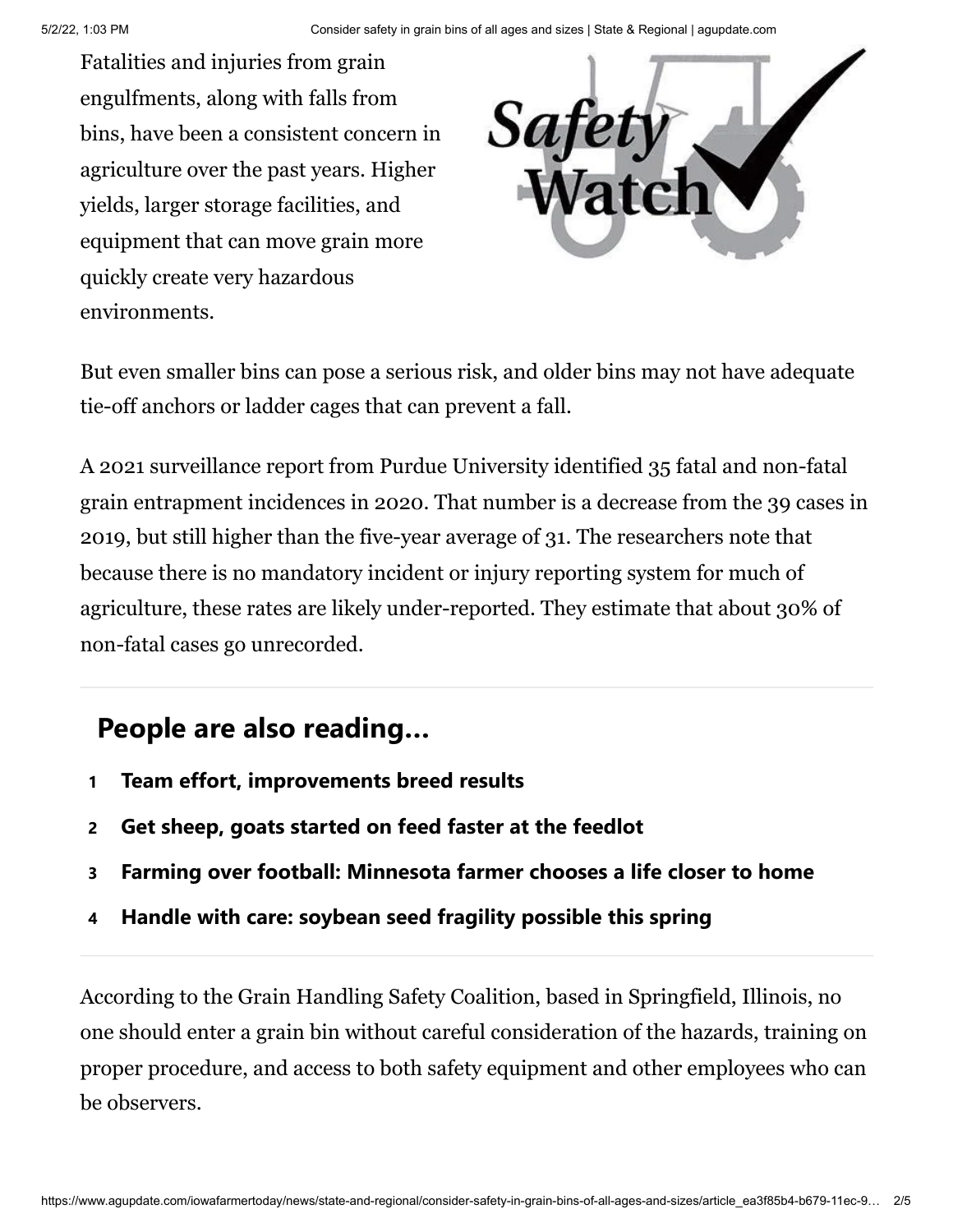Entering a bin where grain is flowing is especially hazardous — about 80% of grain engulfments are a result of someone being inside a bin when grain is being unloaded. A person can be fully submerged in flowing grain in less than 60 seconds.

Once a person is buried to their knees, which can take less than 5 seconds, the weight and friction of the surrounding grain makes it impossible to step up or out of it.

A critical component of safe grain entry procedures is "Lock-Out-Tag-Out" (LOTO). Standard in most industries, and required by OSHA in many worksites,

LOTO procedures prevent workers from being injured by unexpected energy release or equipment start-up during maintenance or repair procedures.

In a grain bin scenario, this refers to de-energizing all unloading and conveying equipment. Prior to entering a bin, all grain moving equipment should be shut down and locked with a padlock or restraint that holds the equipment in a safe or "off" position — that's the lock-out part.

Second, a bright and visible tag should be attached indicating that the equipment should not be energized, unless by an authorized person — the tag-out part.

The Grain Handling Safety Coalition recommends using LOTO before any equipment maintenance or service and before any grain bin entry. They note that failure to lockout-tag-out is a leading cause of grain bin fatalities.

Equally important to LOTO procedures is having at least one observer stationed outside the bin during entry. The observer should never enter the bin to attempt a rescue.

Instead, their role is to call first responders in the event of an emergency. The observer should maintain constant communication with the worker in the bin, ideally by keeping the entrant in their sight at all times. If a harness and lifeline is in use  $-a$ recommended practice when working in a bin that has anchor points — an observer should operate the lifeline.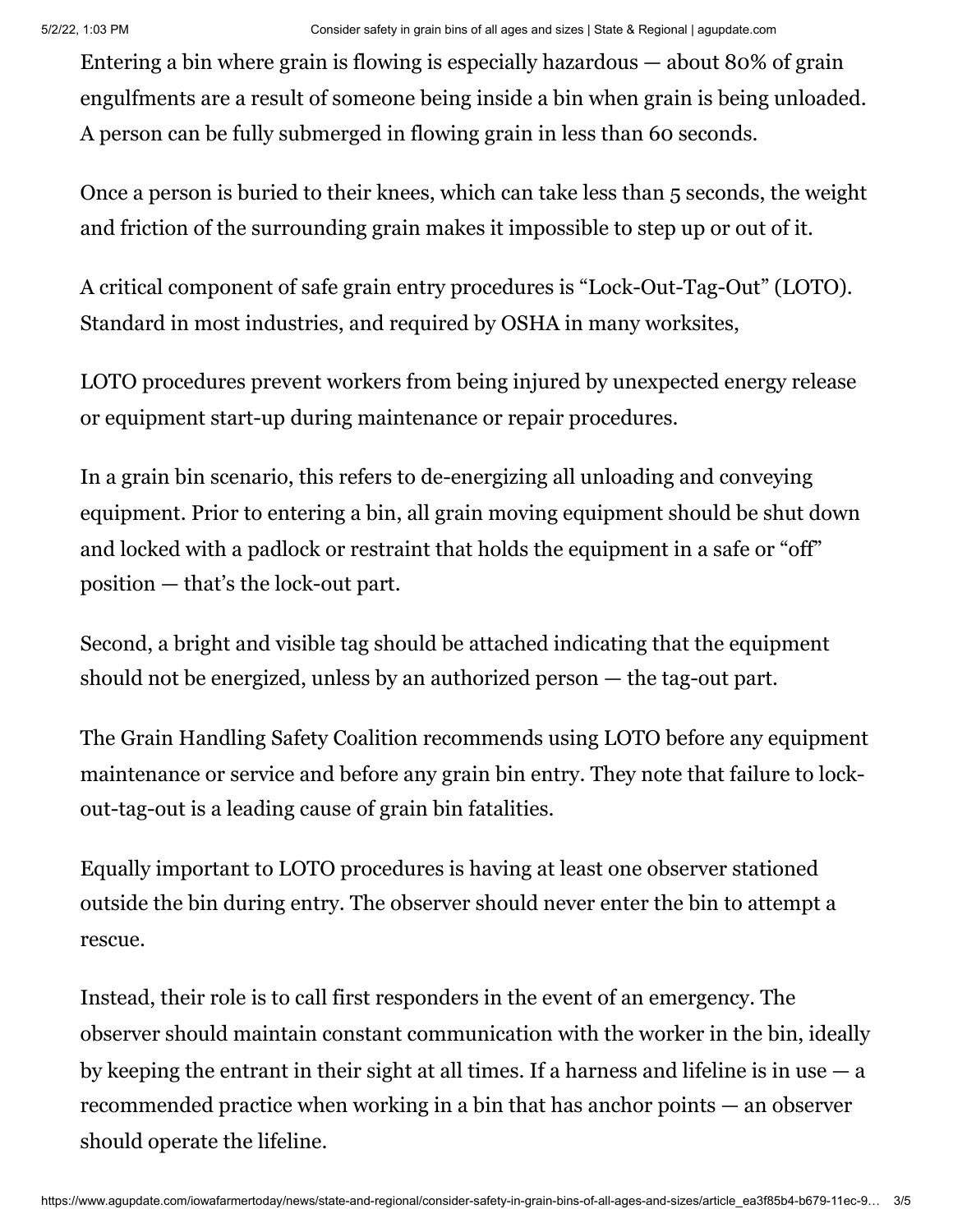The air quality within the bin should also be assessed prior to entry. Use a gas monitor to ensure that there is adequate oxygen and no toxic gases, such as fumigants, excessive carbon dioxide, or carbon monoxide generated from combustion or smoldering grain.

Other preventative measures are consistent with best production practices. Keeping grain in good condition reduces clumping and bridging, which makes it less likely that someone will need to go into the bin to knock down grain stuck to the side of the bin or break up clumps that are clogging equipment. Grain in good condition also contributes to better air quality in the bin.

Finally, be attentive to fall risks. Older bins may not have roof ladders, or the ladder rungs may be too close to the side of the bin. Maximum loads on older bins may be lower than modern ones.

Consider installing stairs with handrails or ladder cages to improve safety and inspect ladders regularly for corrosion, bent rungs or other deficiencies that could contribute to a fall. Remember three points of contact when climbing and wear work shoes with cleated, slip-resistant treads.

April 4-8 is Stand Up for Grain Safety Week. Events include a number of webinars covering electrical safety, working in extreme weather, Personal Protective Equipment and workplace wellness. These, along with a number of other resources are available at **[standup4grainsafety.org](http://standup4grainsafety.org/)**.

In addition, the Great Plains Center for Agricultural Health (www.gpcah.org) and the Grain Handling Safety Coalition (www.grainsafety.org) have many training resources and templates for farms of all sizes.

No matter the age or size of bins on your farm, take the time to think through your grain handling procedures. We lose too many lives in these preventable events.